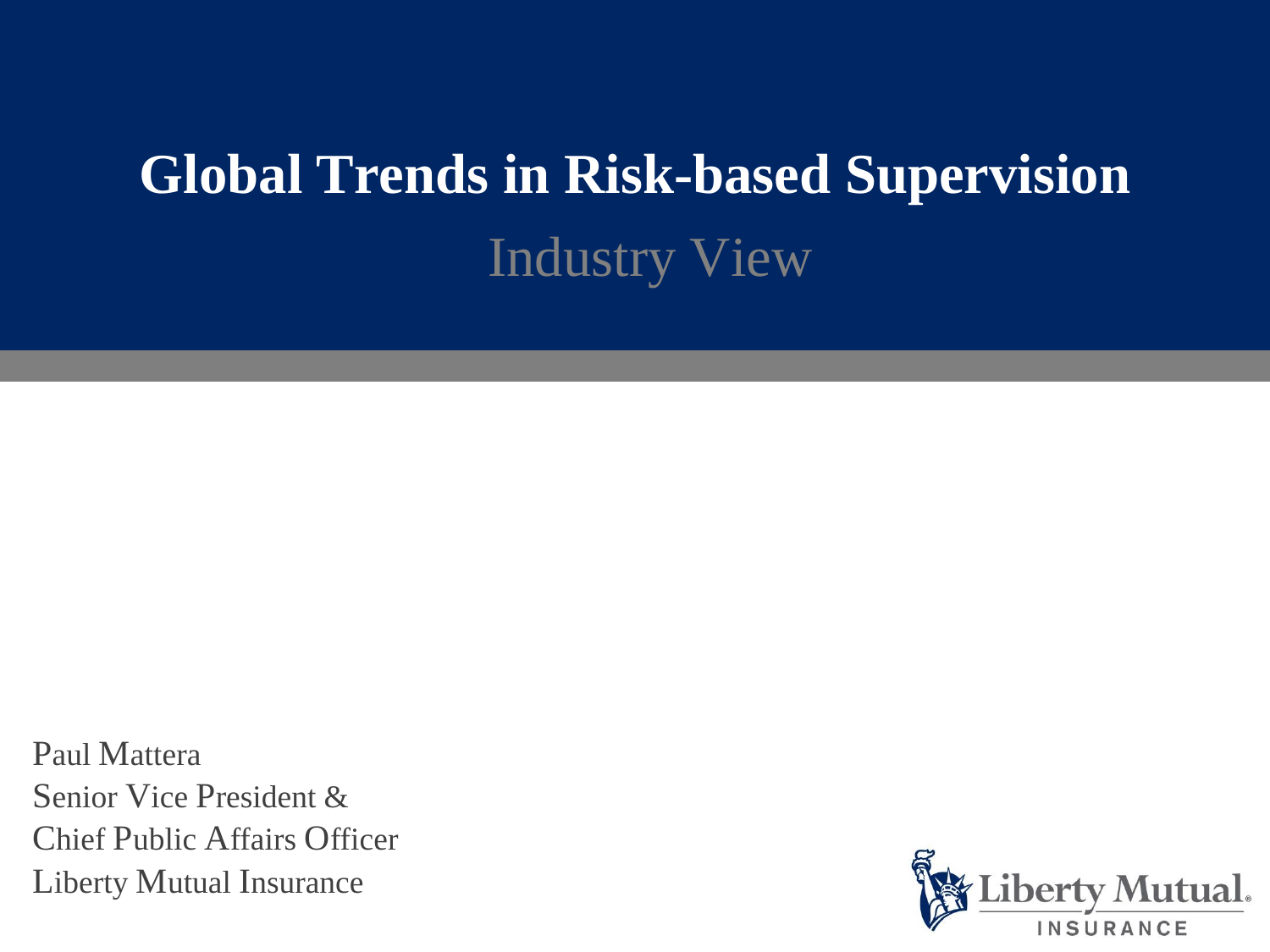# **Outline**

- Liberty Mutual Insurance global company; local insurer
- Trends in Risk-based Supervision
	- U.S. group focus, harmonization, cooperation, capital assessment
	- IAIS group supervision, convergence, comparability, capital standard
- IAIGS...the new SIFIs?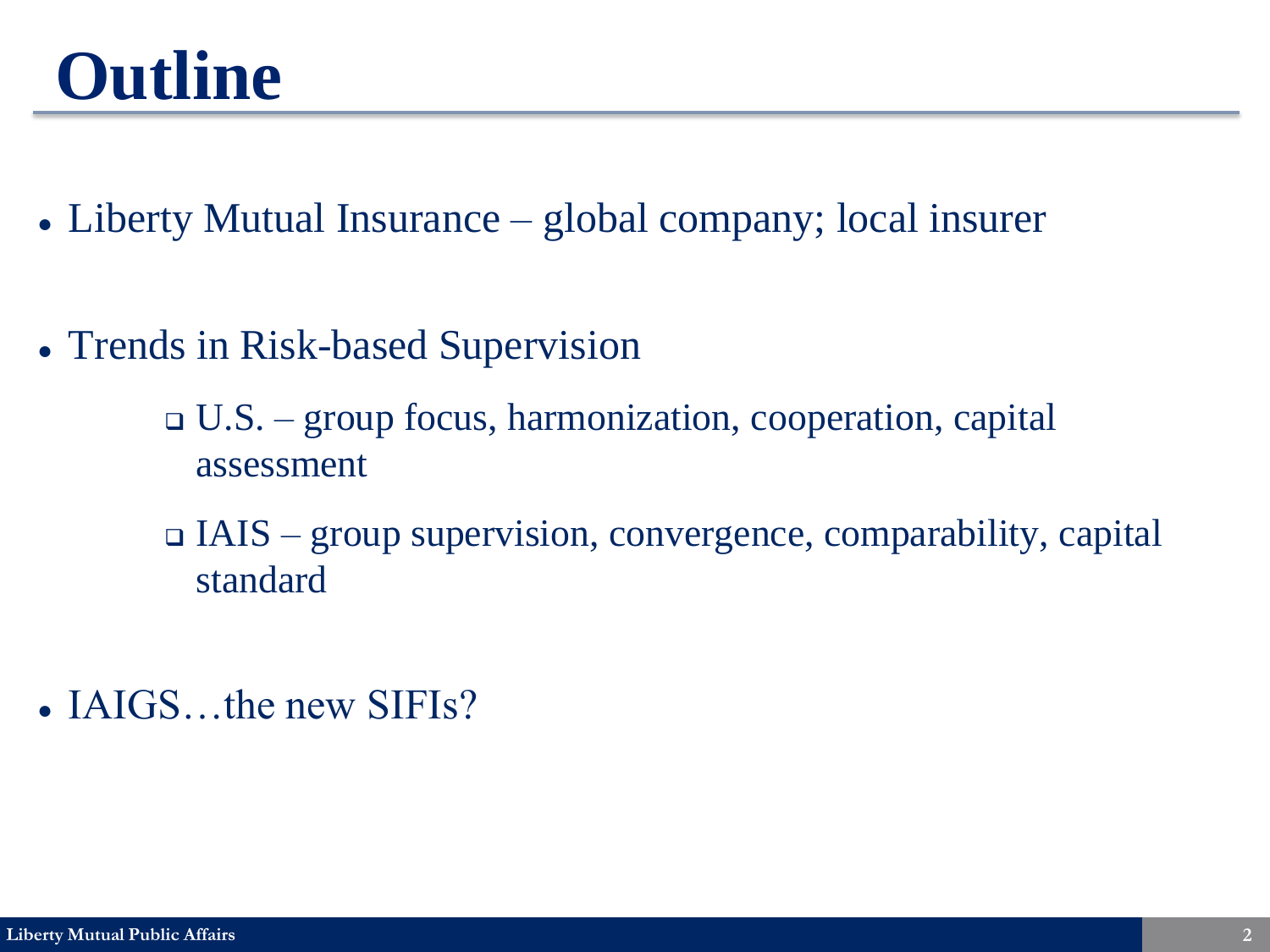## **Liberty Mutual: Global Company – Local Insurer**

#### **2013 Revenue: \$38.5 billion**

### **Americas**

- **United States** (HQ)
- **Argentina**
- **Brazil**
- Canada
- **Chile**
- **Colombia**
- **Ecuador**
- Puerto Rico
- **Venezuela**

#### **Headquarters**

Liberty International (Local Operations)

- Global Specialty (LIU & Specialty Markets)
- Liberty International & Global Specialty



#### **Europe**

- France
- **Germany**
- **I**reland
- Italy
- **Netherlands**
- Poland
- **Portugal**
- **Russia**
- **Spain**
- **Switzerland**
- **Turkey**
- **U.K**.

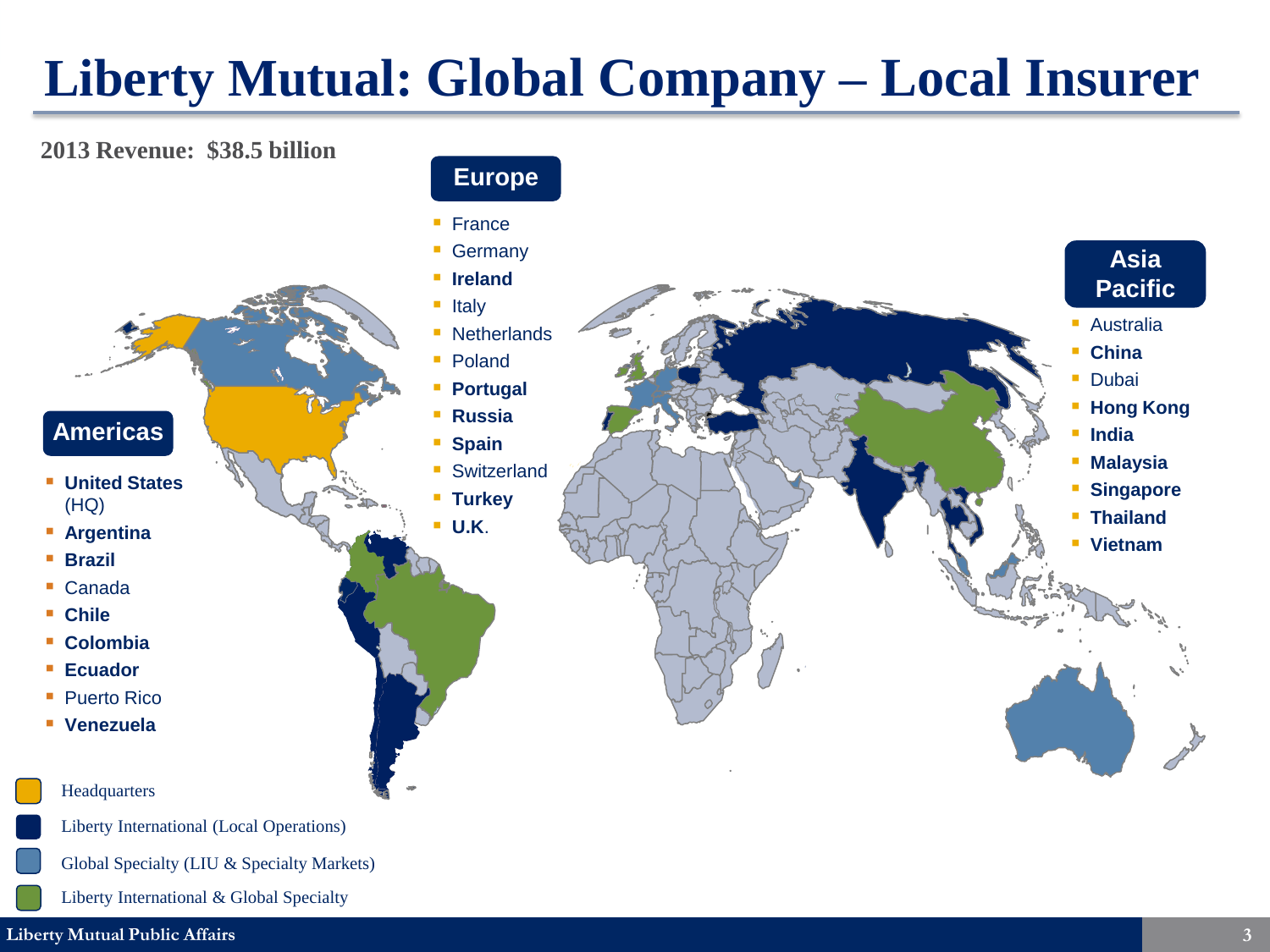## **Liberty Mutual: Diversified P&C Insurer**

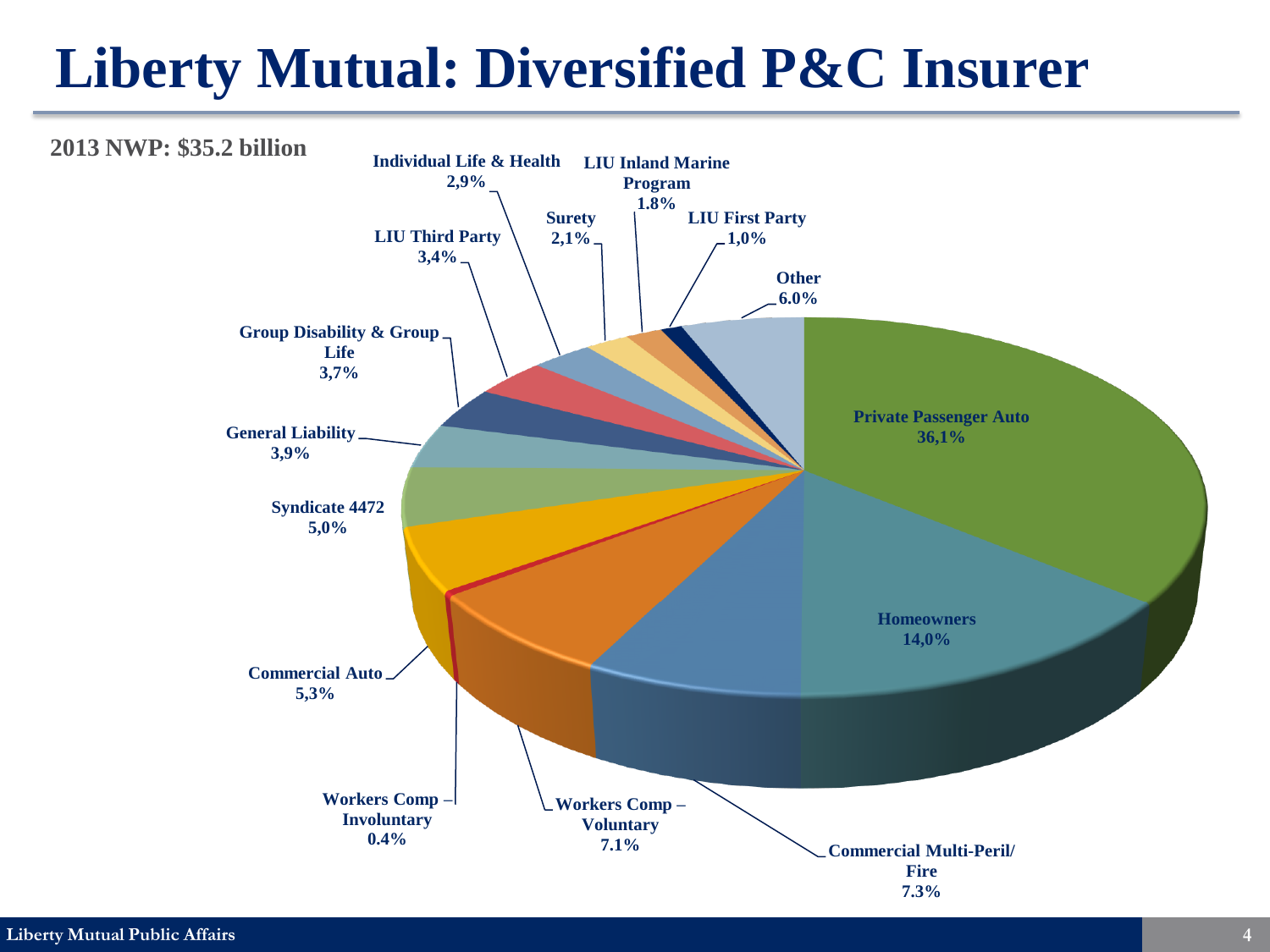## **Trends in Risk-based Supervision: United States**



| <b>Twin Peaks Regulation</b> |                                                                                                                                                                                                                              |
|------------------------------|------------------------------------------------------------------------------------------------------------------------------------------------------------------------------------------------------------------------------|
| <b>SIFIs</b>                 | State regulation, as above, plus<br>$\overline{\phantom{m}}$<br>$-$ Dodd-Frank<br><b>Economic System Protection</b><br>• "enhanced prudential regulation" by Federal<br>Reserve<br>resolution authority by FDIC<br>$\bullet$ |
| <b>Dual Regulation</b>       |                                                                                                                                                                                                                              |
| <b>SLHCs</b>                 | $-$ State regulation, as above, plus<br>$-$ Dodd-Frank<br><b>Turf Protection</b><br>• Collins amendment<br>Brown-Johannes amendment                                                                                          |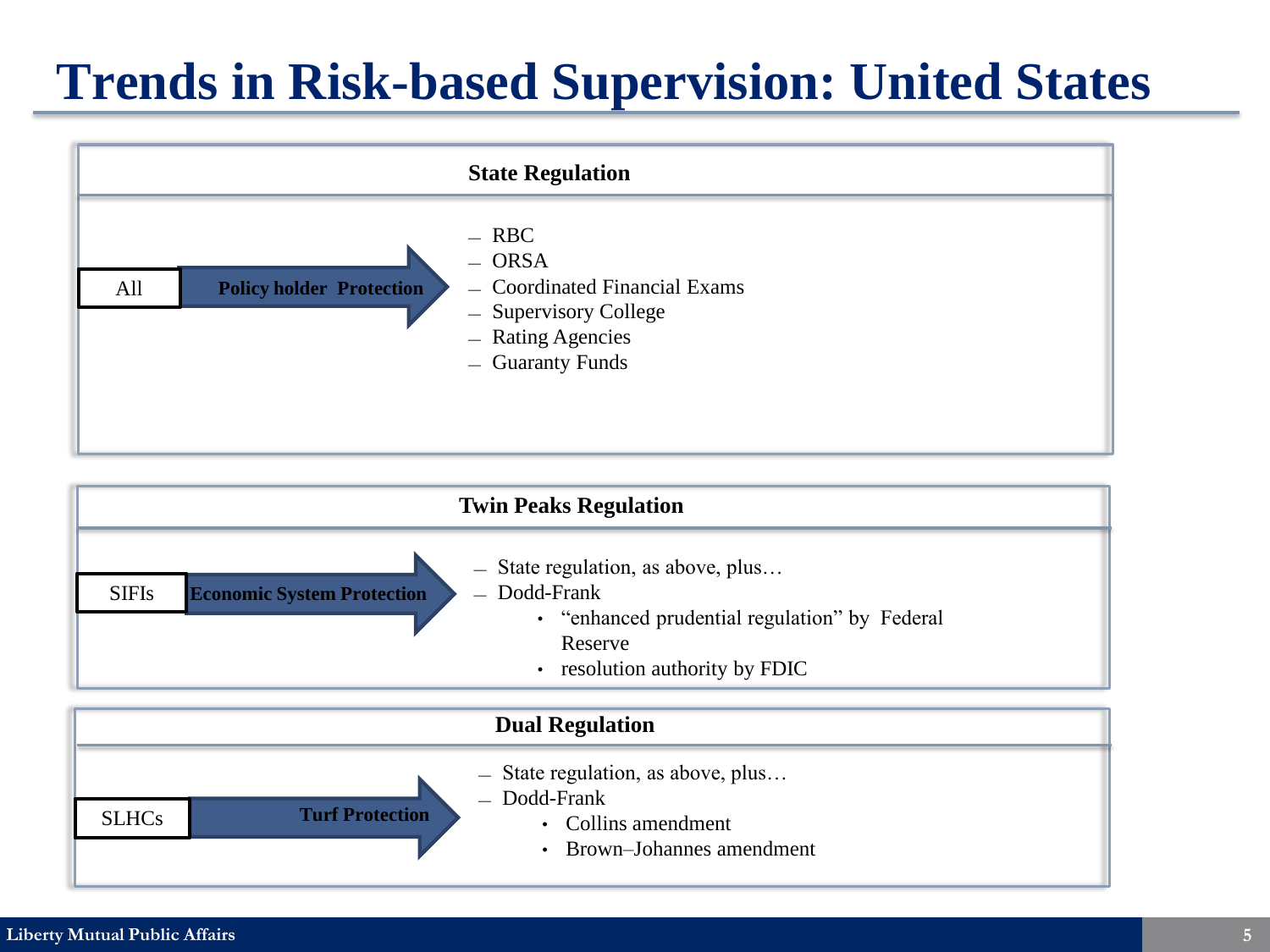# **Trends in Risk-based Supervision: IAIS**

#### **More Questions than Answers**

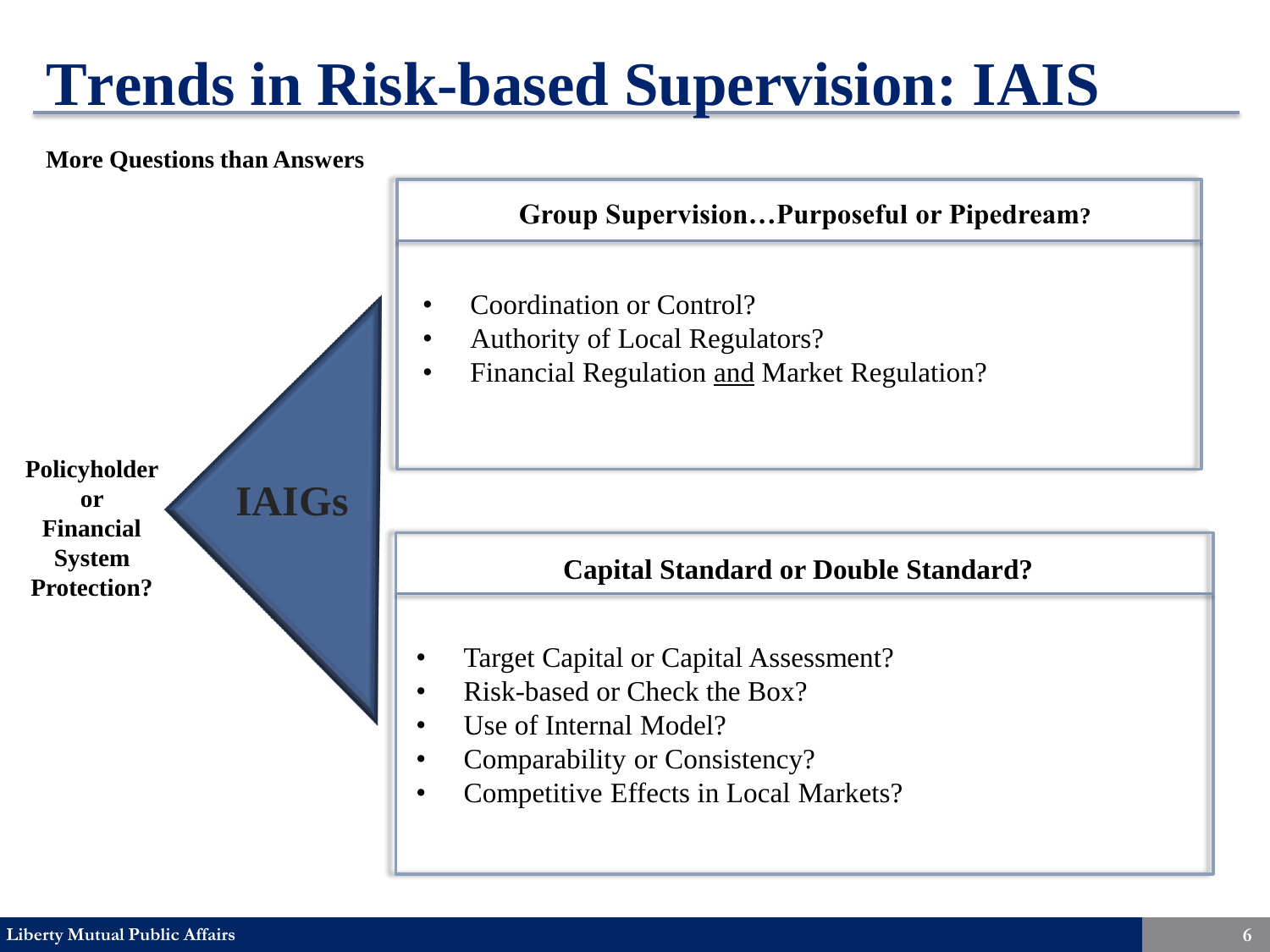## **IAIGs…the new SIFIs?**

### **SIFI/G-SII**

- ― Explicit enhanced prudential measures; risk to larger economy…DFA, FSB
- ― Policyholder protection not enough
- ― However, concerns about designation process (FSOC/FSB) remain

### **IAIG**

- ― No legislative justification
- ― No consultative justification (only metrics are size and footprint)
- ― Confuses geographic diversity with systemic risk
- ― Potential to disrupt local markets
- ― Risk of Twin Peaks/Dual Regulation